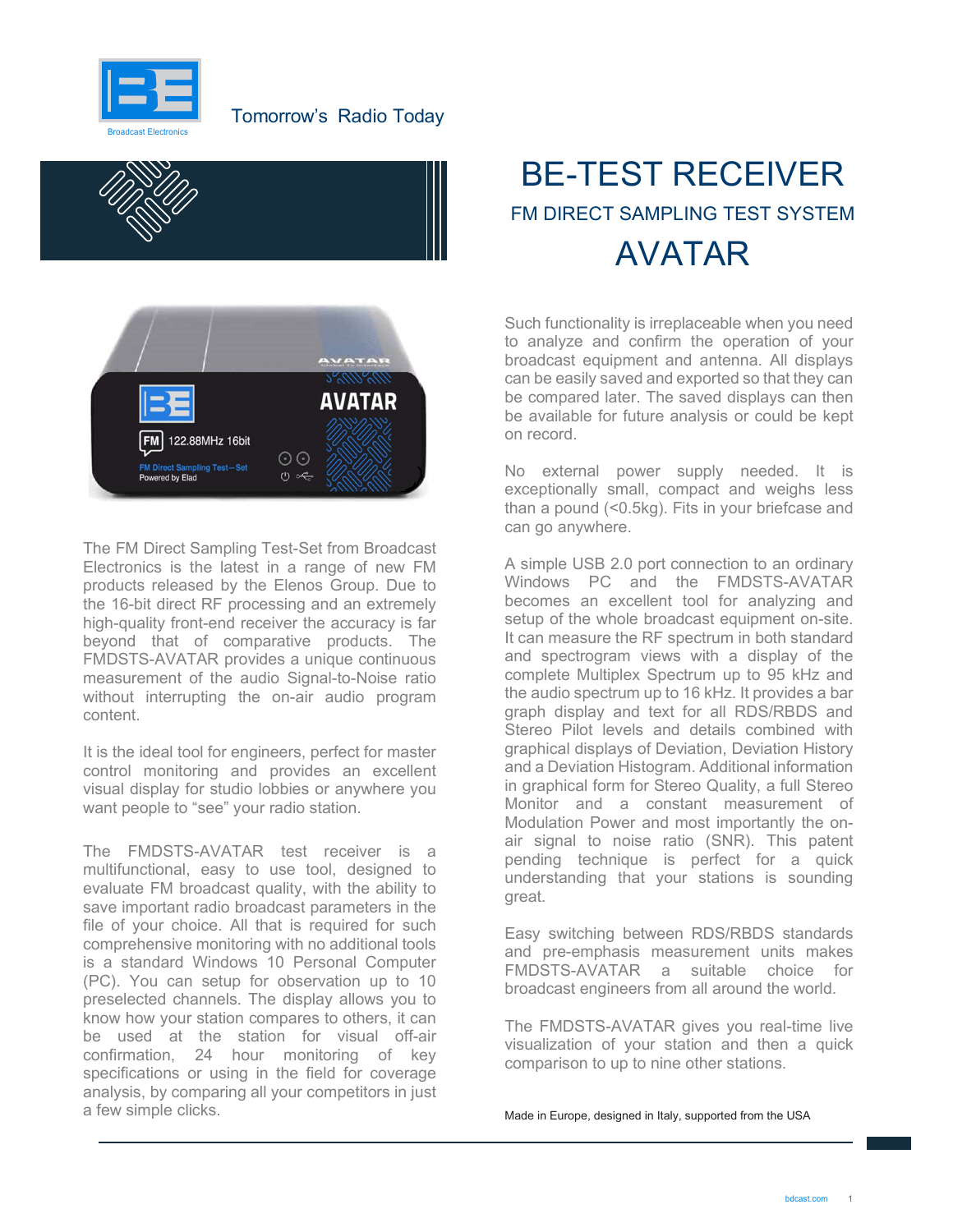



### BE-TEST RECEIVER FM DIRECT SAMPLING TEST SYSTEM AVATAR

### BE FM Direct Sampling Test Set

Hardware and OS minimum requirements

- Windows 10
- RAM: 4 GB
- CPU 2.5 GHz 4 Core
- HD: 10 GB free
- Screen 1600x900

Windows 10 PC required for operation and display



#### Key Features & Benefits

- Compact and lightweight
- AM and FM inputs
- No Power Supply required
- Complete remote monitoring of any site anywhere in the world
- Ten easy set presets
- Ten Graphical displays
- Complete RDS/RBDS monitoring
- 24/7 Signal to Noise (SNR) measurement without removal of audio program/content
- RF spectrum allows viewing of the main and two adjacent channels at one time
- Displays HD Radio® sidebands in RF \*
- Displays Multiplex spectrum, ideal for quick visual sub-carrier confirmation
- Stereo quality display, ideal for confirming left and right separation
- Easy measurement of Stereo Crosstalk up to 110dB sensitivity
- Mono/Stereo light

\* Note: this is not an HD Radio receiver and cannot demodulate HD Radio program content.

Made in Europe, designed in Italy, supported from the USA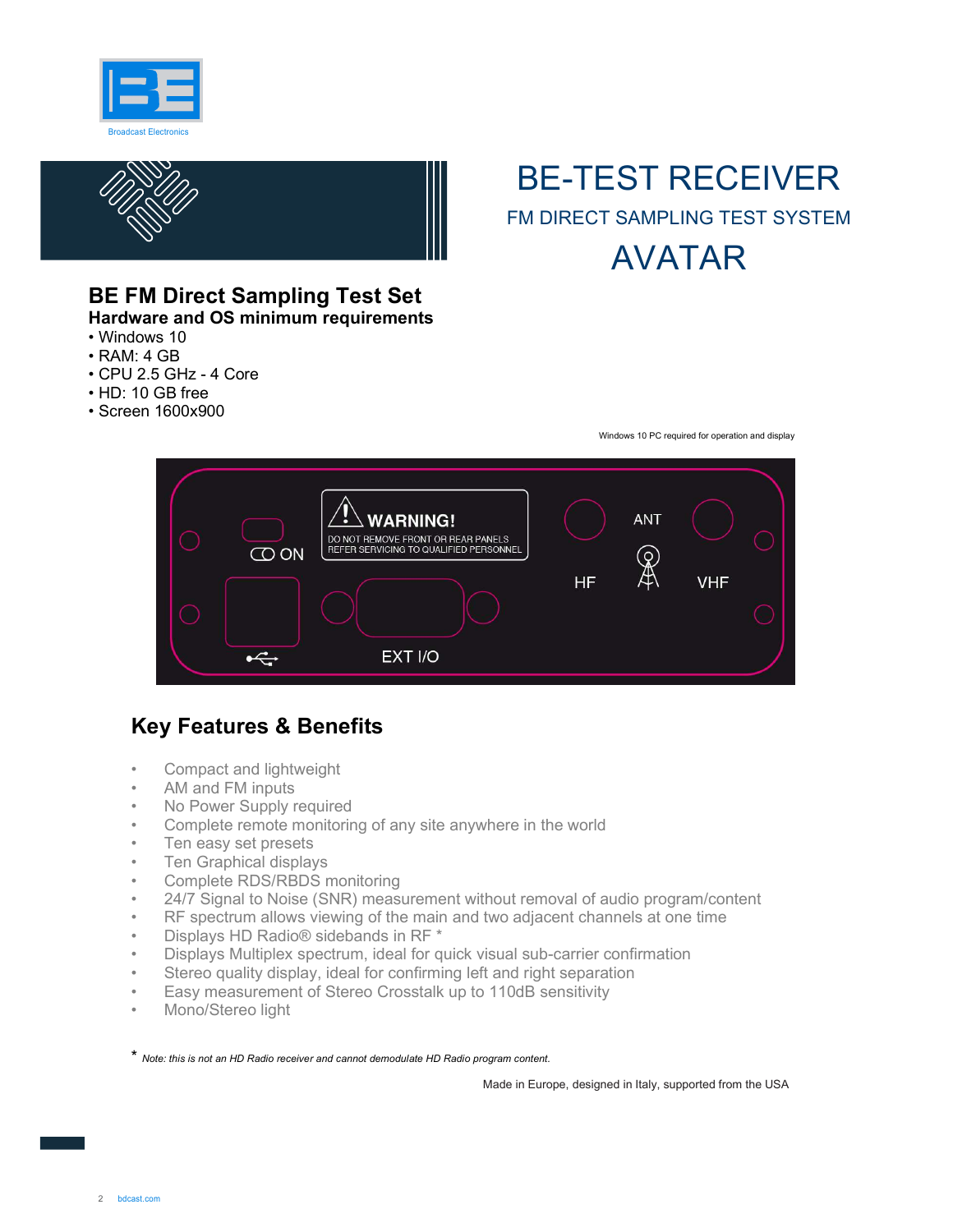### BE-Test Receiver

FM DIRECT SAMPLING TEST - AVATAR



#### DISPLAYS



Windows 10 PC required for operation and display

#### **SPECIFICATIONS**

| <b>GENERAL</b>                        |                                                                                                                                                                    |
|---------------------------------------|--------------------------------------------------------------------------------------------------------------------------------------------------------------------|
| Frequency Range                       | FM: 87.5 - 108 MHz, All the STL IF Monitor frequencies:<br>10.7 - 21.4 - 70 - 140 MHz and HF: 0.1 - 30 MHz (only WFM demodulation on all bands)                    |
| <b>RF INPUTS</b>                      |                                                                                                                                                                    |
| <b>VHF</b>                            | SMA female, 50 Ohms with BNC adaptor                                                                                                                               |
| <b>HF</b>                             | SMA female, 50 Ohms with BNC adaptor                                                                                                                               |
| <b>USER INTERFACE/ REMOTE CONTROL</b> |                                                                                                                                                                    |
| PC USB                                | USB 2.0 Standard B $(1 = +, 2 = D-, 3 = D+, 4 = -)$                                                                                                                |
| Windows <sup>®</sup> PC               | Windows 10 (Windows 7 also typically works but depending on the hardware not guaranteed)<br>RAM: 4 GB<br>CPU 2.5 GHz - 4 Core<br>HD: 10 GB free<br>Screen 1600x900 |
|                                       |                                                                                                                                                                    |
|                                       |                                                                                                                                                                    |
|                                       | bdcast.com<br>3                                                                                                                                                    |